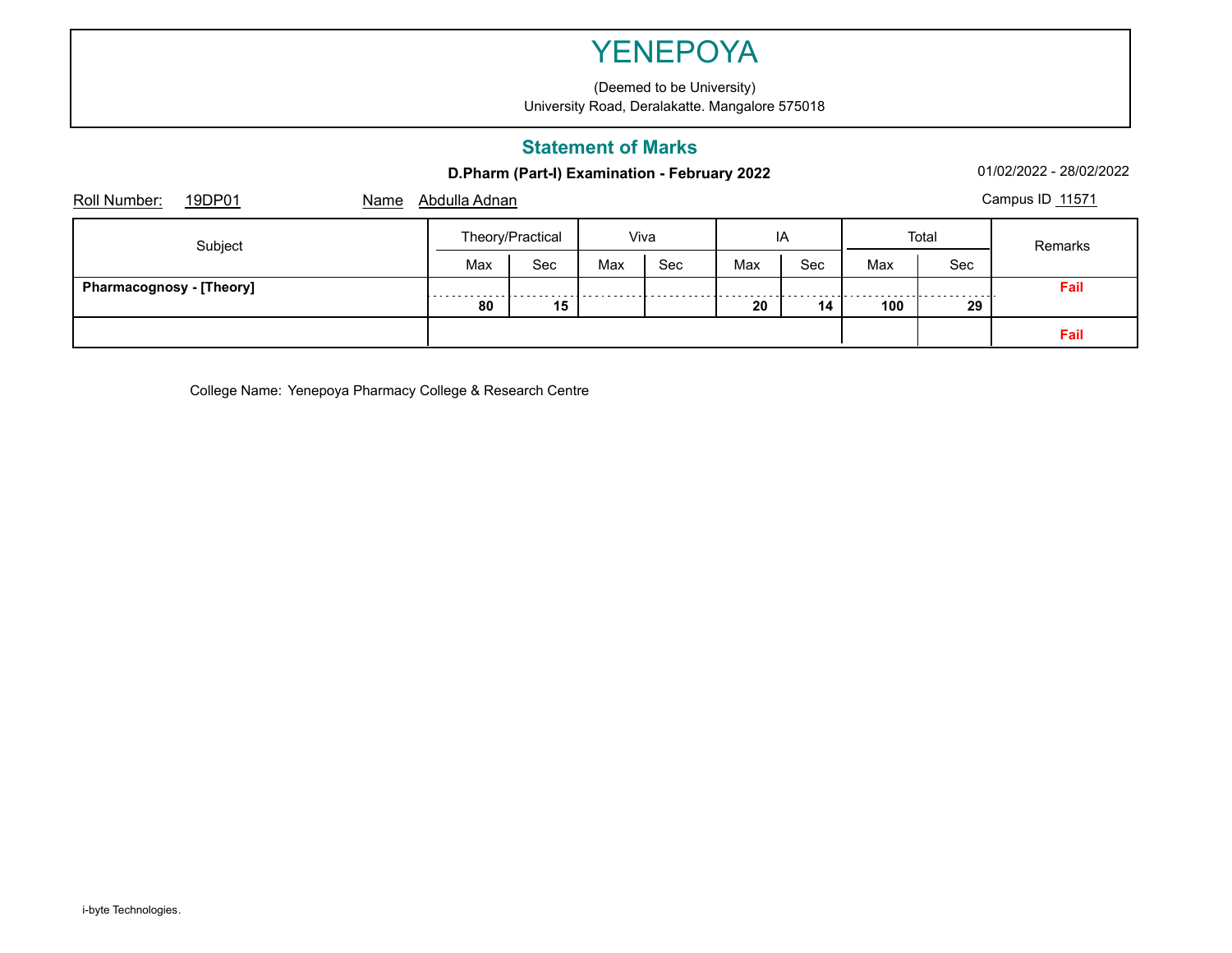(Deemed to be University) University Road, Deralakatte. Mangalore 575018

#### **Statement of Marks**

|  |  | D.Pharm (Part-I) Examination - February 2022 |  |  |
|--|--|----------------------------------------------|--|--|
|--|--|----------------------------------------------|--|--|

**2 D.Pharm (Part-I)** Examination -  $01/02/2022$  -  $28/02/2022$ 

| 20DP06<br>Roll Number:                 | Name | Fathima K A |                  |      |     |     |     |       |     | Campus ID 14348 |
|----------------------------------------|------|-------------|------------------|------|-----|-----|-----|-------|-----|-----------------|
| Subject                                |      |             | Theory/Practical | Viva |     |     | IA  | Total |     | Remarks         |
|                                        |      | Max         | Sec              | Max  | Sec | Max | Sec | Max   | Sec |                 |
| Pharmaceutics - I - [Theory]           |      |             |                  |      |     |     |     |       |     | <b>Pass</b>     |
|                                        |      | 80          | 43               |      |     | 20  | 8   | 100   | 51  |                 |
| <b>Pharmacognosy - [Theory]</b>        |      |             |                  |      |     |     |     |       |     | <b>Pass</b>     |
|                                        |      | 80          | 38               |      |     | 20  | 13  | 100   | 51  |                 |
| <b>Pharmaceutics - I - [Practical]</b> |      | .           |                  |      |     |     |     |       |     | <b>Pass</b>     |
|                                        |      | 80          | 60               |      |     | 20  | 9   | 100   | 69  |                 |
|                                        |      |             |                  |      |     |     |     |       |     | <b>Pass</b>     |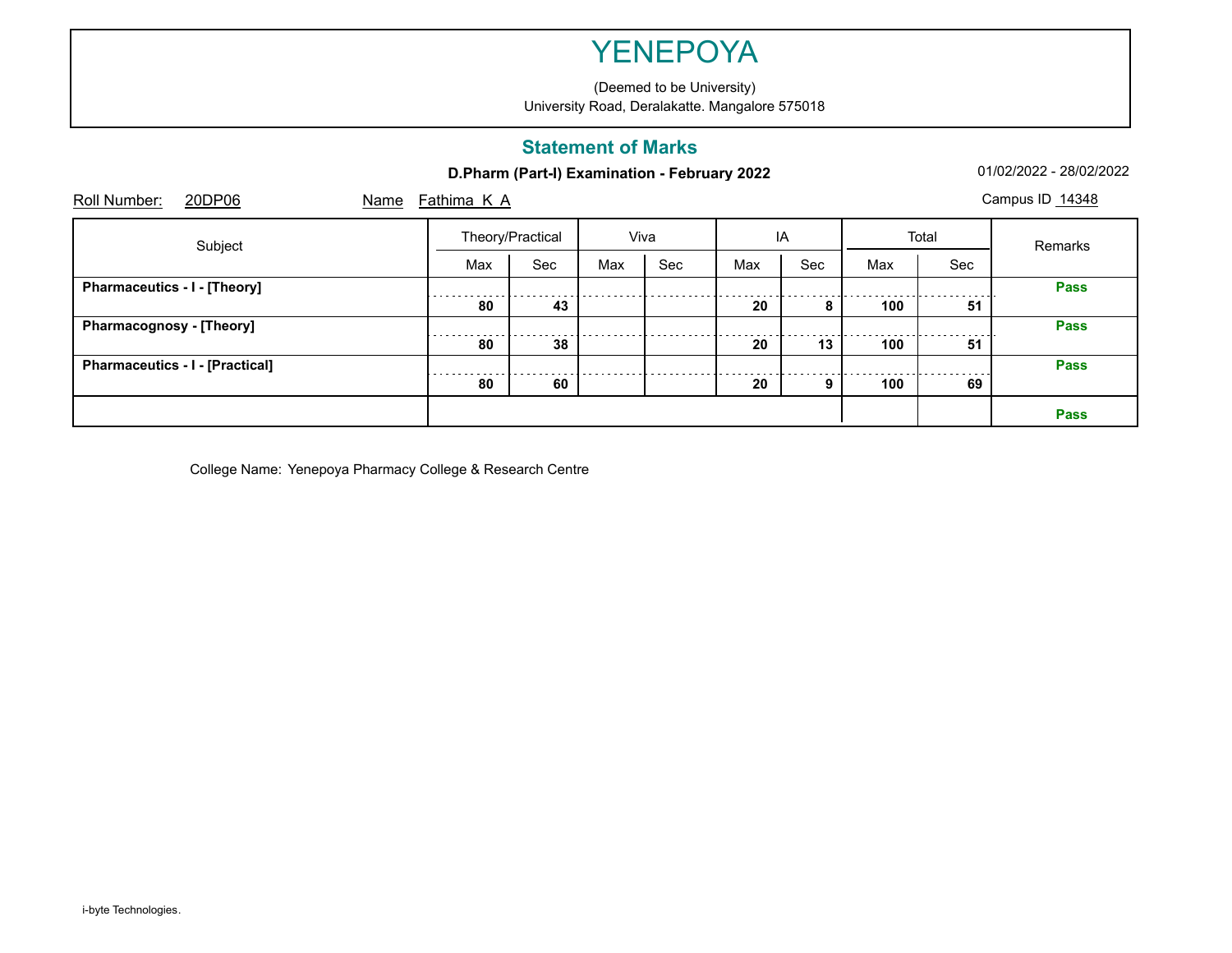(Deemed to be University) University Road, Deralakatte. Mangalore 575018

### **Statement of Marks**

**D.Pharm (Part-I) Examination - February 2022** 01/02/2022 - 28/02/2022 - 28/02/2022

| Roll Number:                        | 20DP08  | Name | Fathima Sharisha |                  |      |     |     |         |     |                 | Campus ID 14431 |
|-------------------------------------|---------|------|------------------|------------------|------|-----|-----|---------|-----|-----------------|-----------------|
|                                     | Subject |      |                  | Theory/Practical | Viva |     |     | IA      |     | Total           | Remarks         |
|                                     |         |      | Max              | Sec              | Max  | Sec | Max | Sec     | Max | Sec             |                 |
| <b>Pharmaceutics - I - [Theory]</b> |         |      |                  |                  |      |     |     |         |     |                 | <b>Pass</b>     |
|                                     |         |      | 80               | 49               |      |     | 20  | $12 \,$ | 100 | 61              |                 |
| <b>Pharmacognosy - [Theory]</b>     |         |      |                  |                  |      |     |     |         |     |                 | Fail            |
|                                     |         |      | 80               | 22               |      |     | 20  | 8       | 100 | 30 <sup>°</sup> |                 |
|                                     |         |      |                  |                  |      |     |     |         |     |                 | Fail            |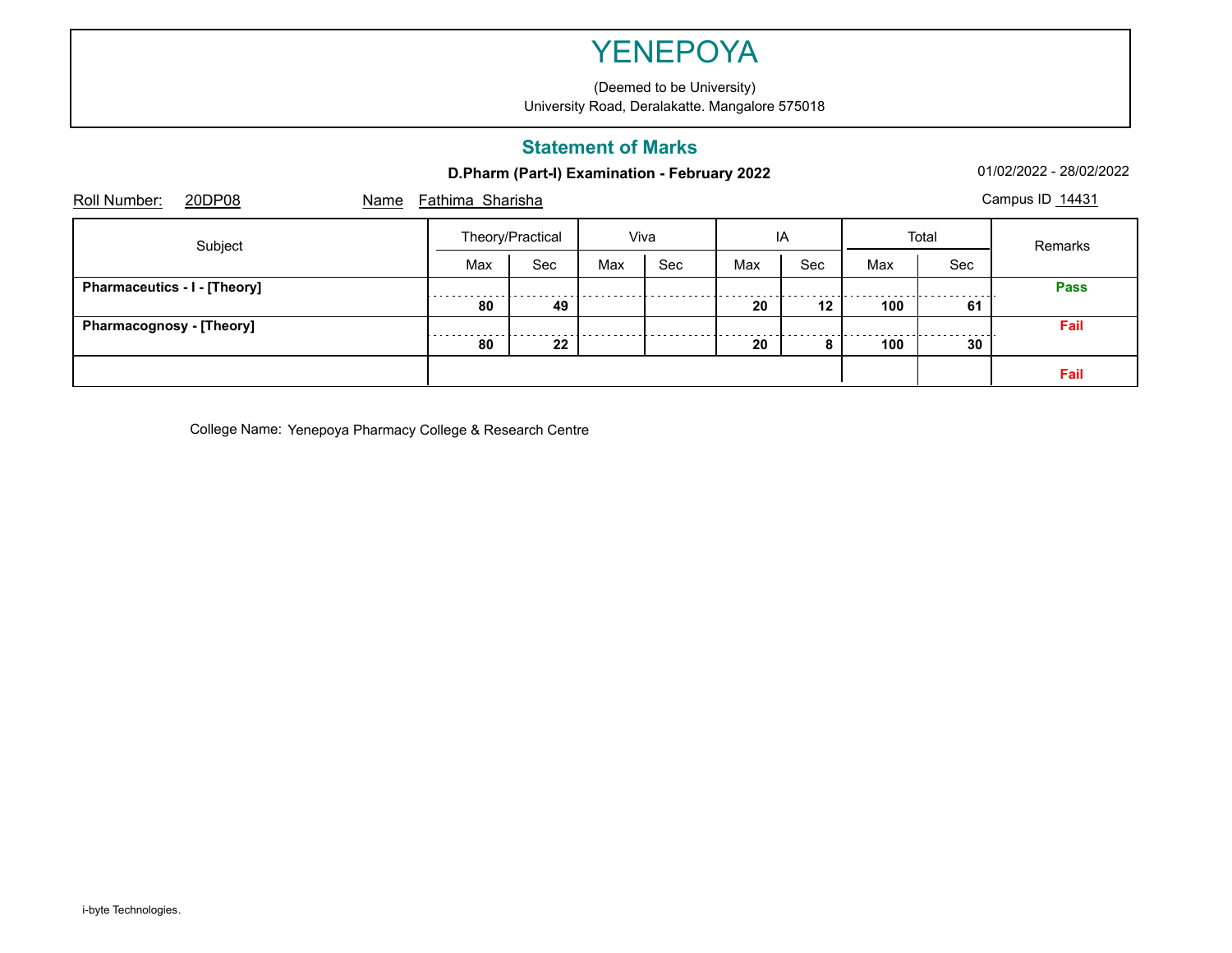(Deemed to be University) University Road, Deralakatte. Mangalore 575018

### **Statement of Marks**

**D.Pharm (Part-I) Examination - February 2022** 01/02/2022 - 28/02/2022 - 28/02/2022

| Roll Number:                           | 20DP11 | Name | <b>Fathimath Rizwana</b> |     |      |     |     |     |       |         | Campus ID 14952 |
|----------------------------------------|--------|------|--------------------------|-----|------|-----|-----|-----|-------|---------|-----------------|
| Subject                                |        |      | Theory/Practical         |     | Viva |     | IA  |     | Total | Remarks |                 |
|                                        |        |      | Max                      | Sec | Max  | Sec | Max | Sec | Max   | Sec     |                 |
| <b>Pharmaceutics - I - [Practical]</b> |        |      | .                        |     |      |     |     |     |       |         | <b>Pass</b>     |
|                                        |        |      | 80                       | 60  |      |     | 20  | 15  | 100   | 75      |                 |
|                                        |        |      |                          |     |      |     |     |     |       |         | <b>Pass</b>     |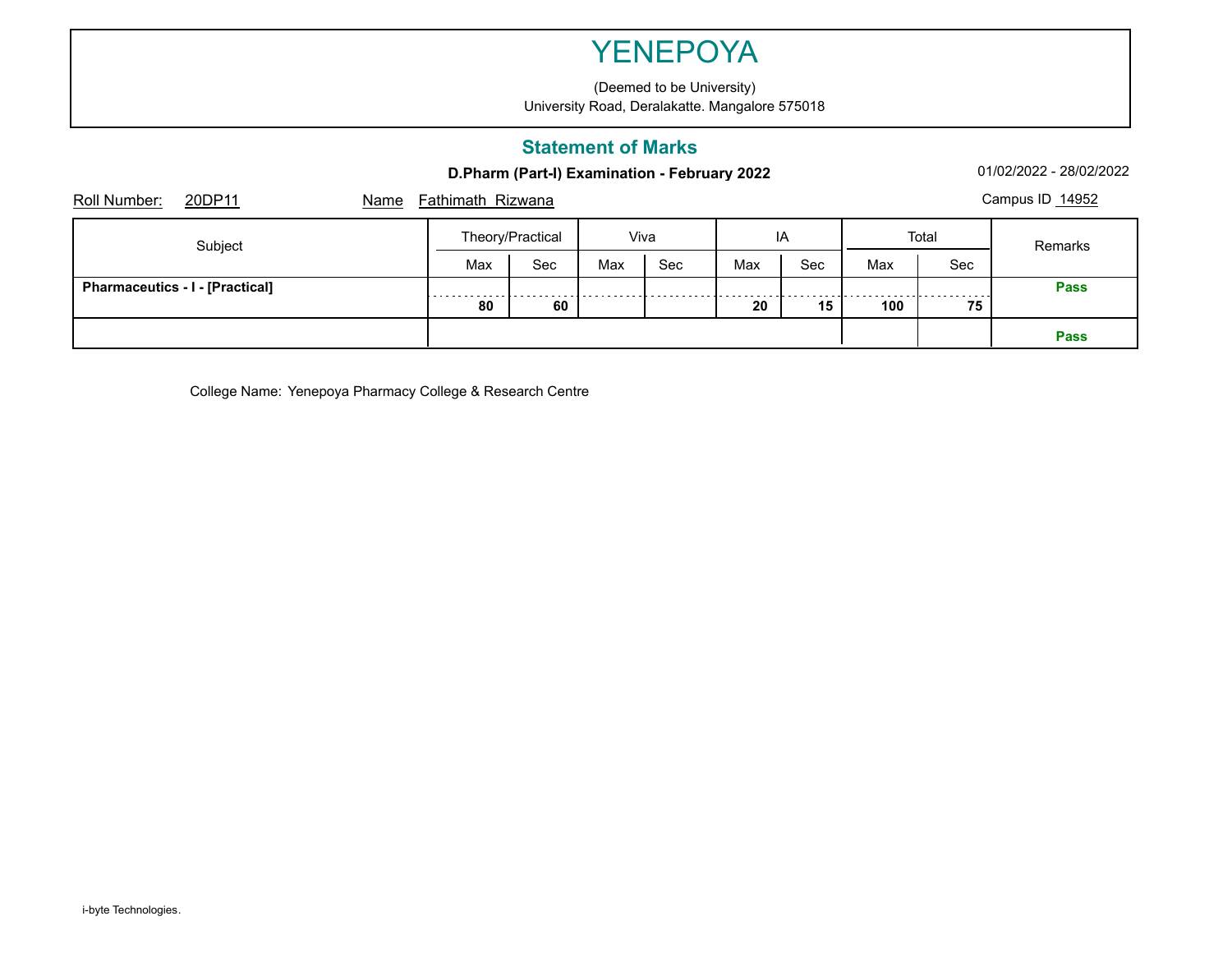(Deemed to be University) University Road, Deralakatte. Mangalore 575018

### **Statement of Marks**

**D.Pharm (Part-I) Examination - February 2022** 01/02/2022 - 28/02/2022 - 28/02/2022

| Roll Number:<br>20DP13<br>Name                 | Hafeefa |                  |      |     |     |     |       |     | Campus ID 14350 |
|------------------------------------------------|---------|------------------|------|-----|-----|-----|-------|-----|-----------------|
| Subject                                        |         | Theory/Practical | Viva |     | IA  |     | Total |     | Remarks         |
|                                                | Max     | Sec              | Max  | Sec | Max | Sec | Max   | Sec |                 |
| <b>Pharmaceutical Chemistry - I - [Theory]</b> | .       |                  |      |     |     |     |       |     | <b>Pass</b>     |
|                                                | 80      | 48               |      |     | 20  | 15  | 100   | 63  |                 |
|                                                |         |                  |      |     |     |     |       |     | <b>Pass</b>     |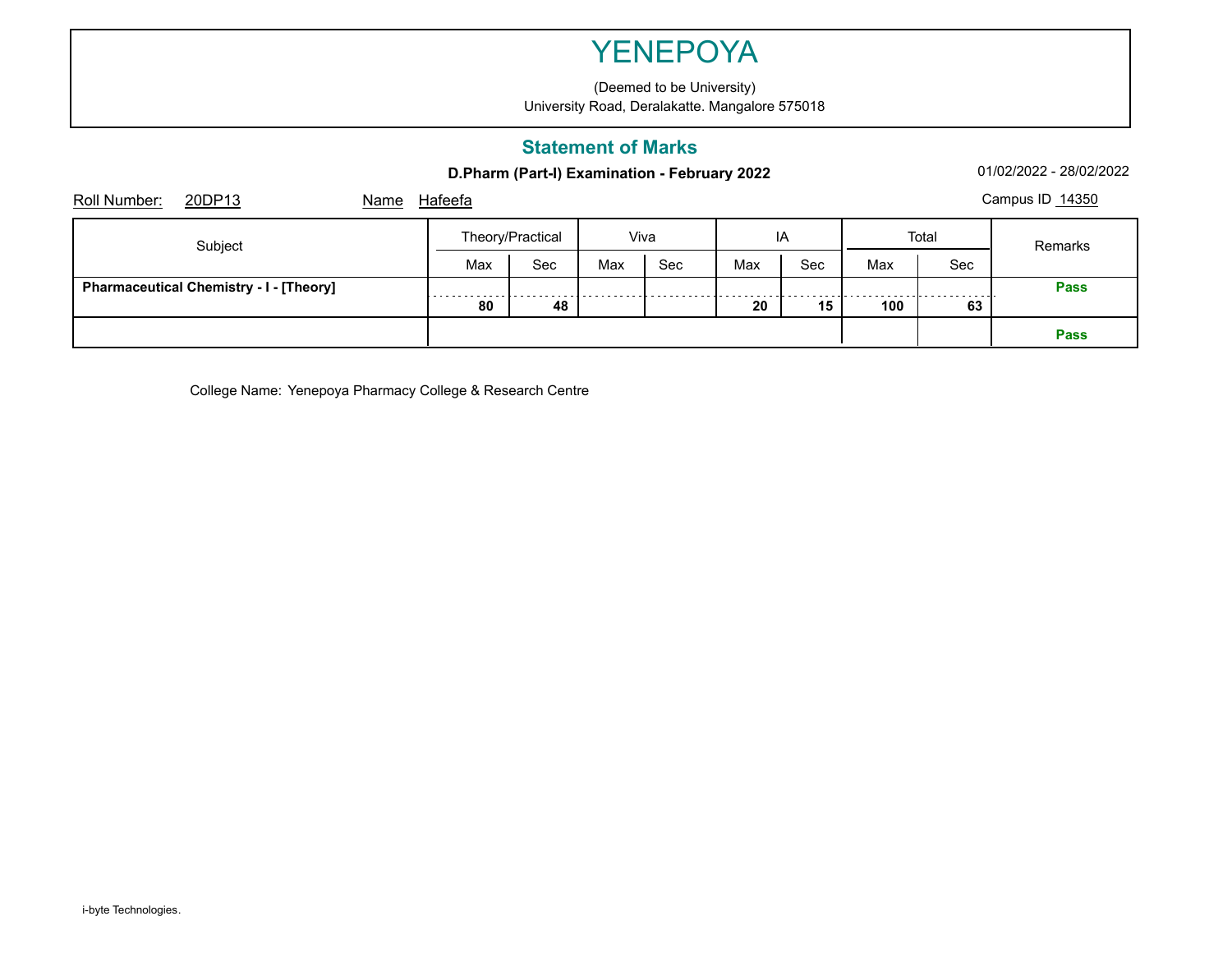(Deemed to be University) University Road, Deralakatte. Mangalore 575018

### **Statement of Marks**

#### **D.Pharm (Part-I) Examination - February 2022** 01/02/2022 - 28/02/2022 - 28/02/2022

| 20DP21<br>Roll Number:<br>Name  | <u>Mishbha</u> |                  |      |     |     |     |       |     | Campus ID 15386 |
|---------------------------------|----------------|------------------|------|-----|-----|-----|-------|-----|-----------------|
| Subject                         |                | Theory/Practical | Viva |     | IA  |     | Total |     | Remarks         |
|                                 | Max            | Sec              | Max  | Sec | Max | Sec | Max   | Sec |                 |
| <b>Pharmacognosy - [Theory]</b> | .              |                  |      |     |     |     |       |     | <b>Pass</b>     |
|                                 | 80             | 33               |      |     | 20  | 18  | 100   | 51  |                 |
|                                 |                |                  |      |     |     |     |       |     | <b>Pass</b>     |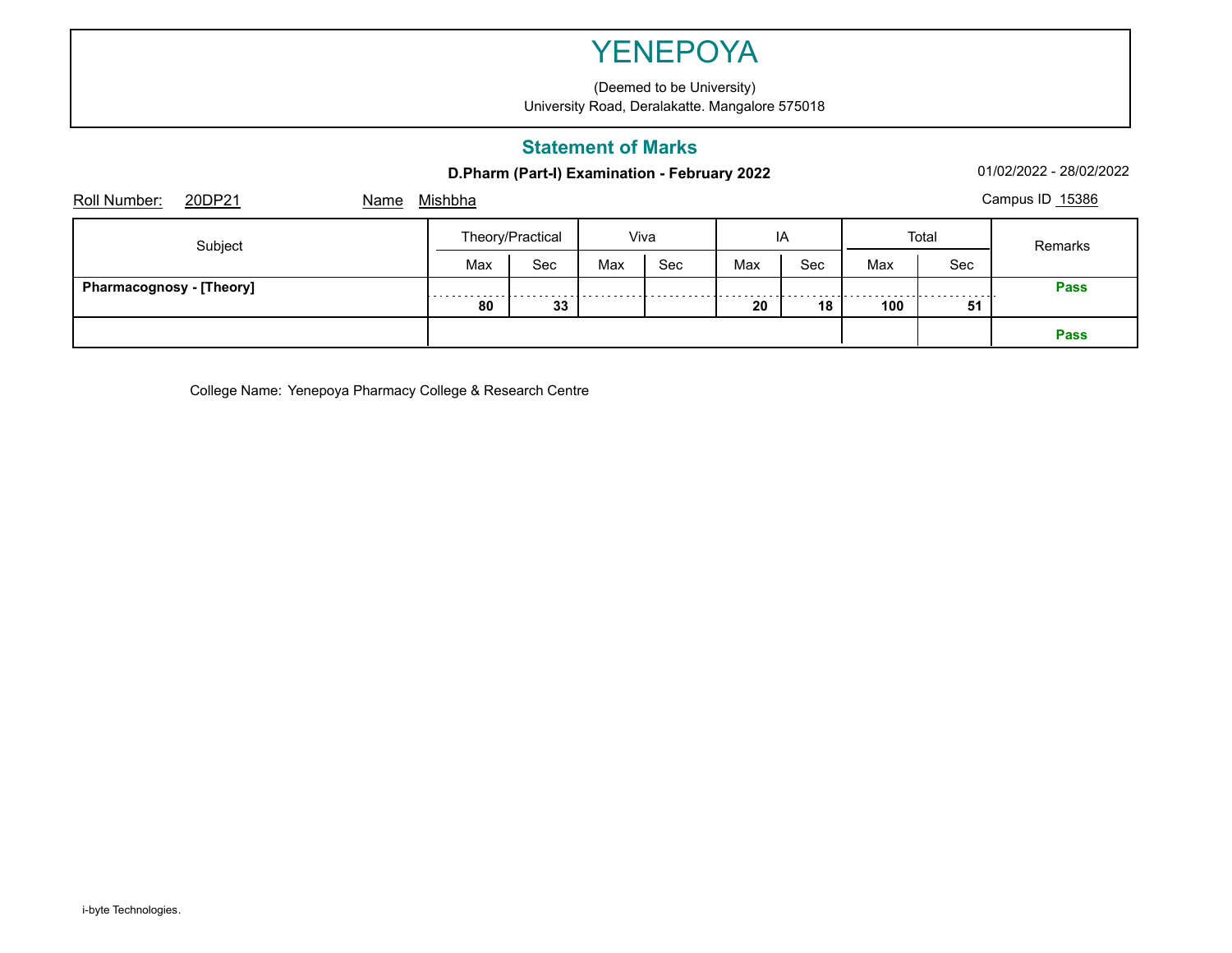(Deemed to be University) University Road, Deralakatte. Mangalore 575018

### **Statement of Marks**

|  |  | D.Pharm (Part-I) Examination - February 2022 |  |  |
|--|--|----------------------------------------------|--|--|
|--|--|----------------------------------------------|--|--|

**2 D.Pharm (Part-I)** Examination -  $01/02/2022$  -  $28/02/2022$ 

| 20DP26<br>Roll Number:                 | Name | Muhammed Bilal A |                  |     |      |     |     |       |     | Campus ID 15792 |
|----------------------------------------|------|------------------|------------------|-----|------|-----|-----|-------|-----|-----------------|
| Subject                                |      |                  | Theory/Practical |     | Viva |     | IA  | Total |     | Remarks         |
|                                        |      | Max              | Sec              | Max | Sec  | Max | Sec | Max   | Sec |                 |
| Pharmaceutics - I - [Theory]           |      |                  |                  |     |      |     |     |       |     | <b>Pass</b>     |
|                                        |      | 80               | 54               |     |      | 20  | 11  | 100   | 65  |                 |
| <b>Pharmacognosy - [Theory]</b>        |      |                  |                  |     |      |     |     |       |     | <b>Pass</b>     |
|                                        |      | 80               | 41               |     |      | 20  | 8   | 100   | 49  |                 |
| <b>Pharmaceutics - I - [Practical]</b> |      |                  |                  |     |      |     |     |       |     | <b>Pass</b>     |
|                                        |      | 80               | 58               |     |      | 20  | 15  | 100   | 73  |                 |
|                                        |      |                  |                  |     |      |     |     |       |     | Pass            |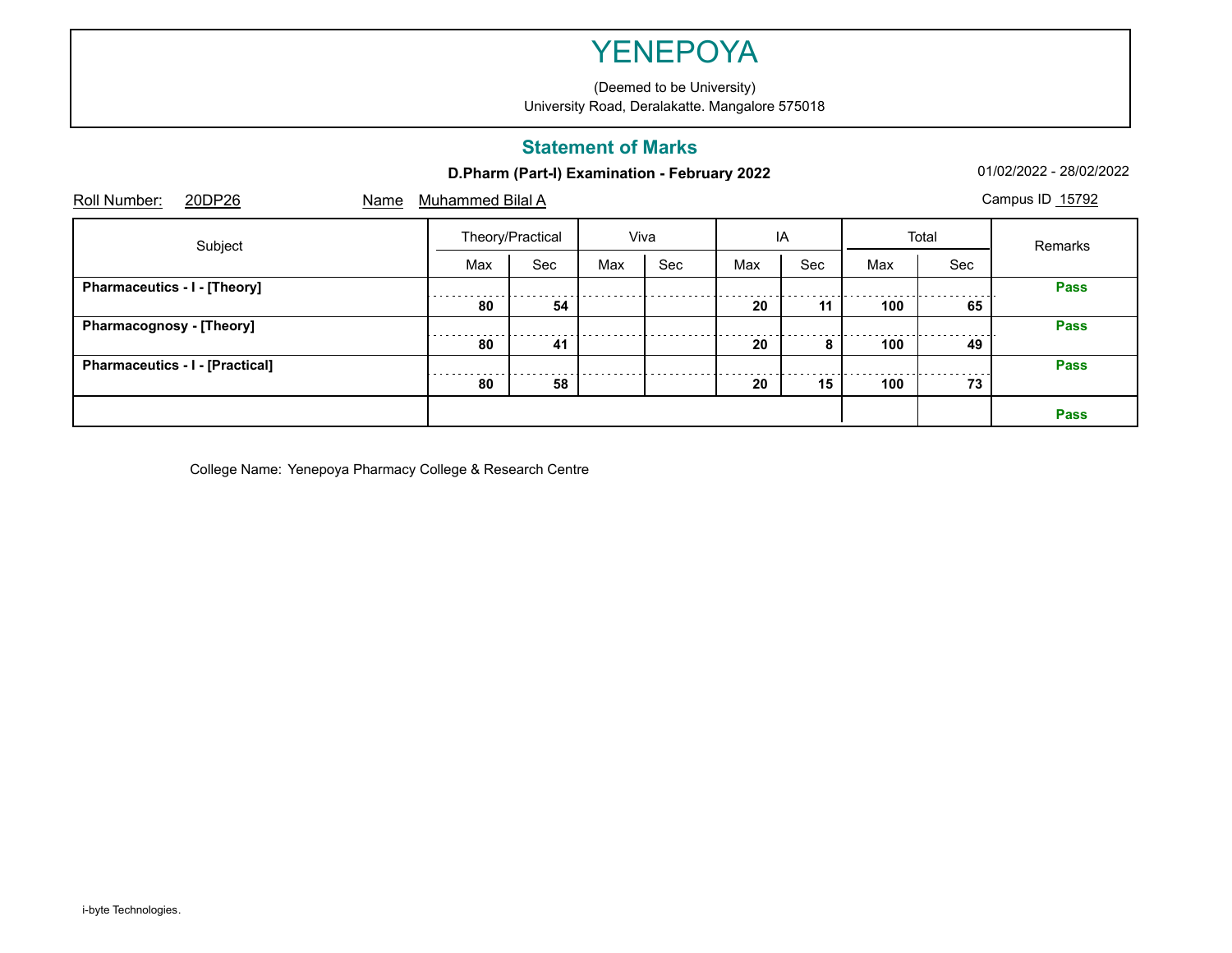(Deemed to be University) University Road, Deralakatte. Mangalore 575018

### **Statement of Marks**

**D.Pharm (Part-I) Examination - February 2022** 01/02/2022 - 28/02/2022 - 28/02/2022

| Roll Number:<br>20DP27<br>Name  | <b>Muhammed Riyas P P</b> |     |      |     |     |     |       |     | Campus ID 14950 |
|---------------------------------|---------------------------|-----|------|-----|-----|-----|-------|-----|-----------------|
| Subject                         | Theory/Practical          |     | Viva |     | IA  |     | Total |     | Remarks         |
|                                 | Max                       | Sec | Max  | Sec | Max | Sec | Max   | Sec |                 |
| <b>Pharmacognosy - [Theory]</b> | .                         |     |      |     |     |     |       |     | <b>Pass</b>     |
|                                 | 80                        | 27  |      |     | 20  | 13  | 100   | 40  |                 |
|                                 |                           |     |      |     |     |     |       |     | <b>Pass</b>     |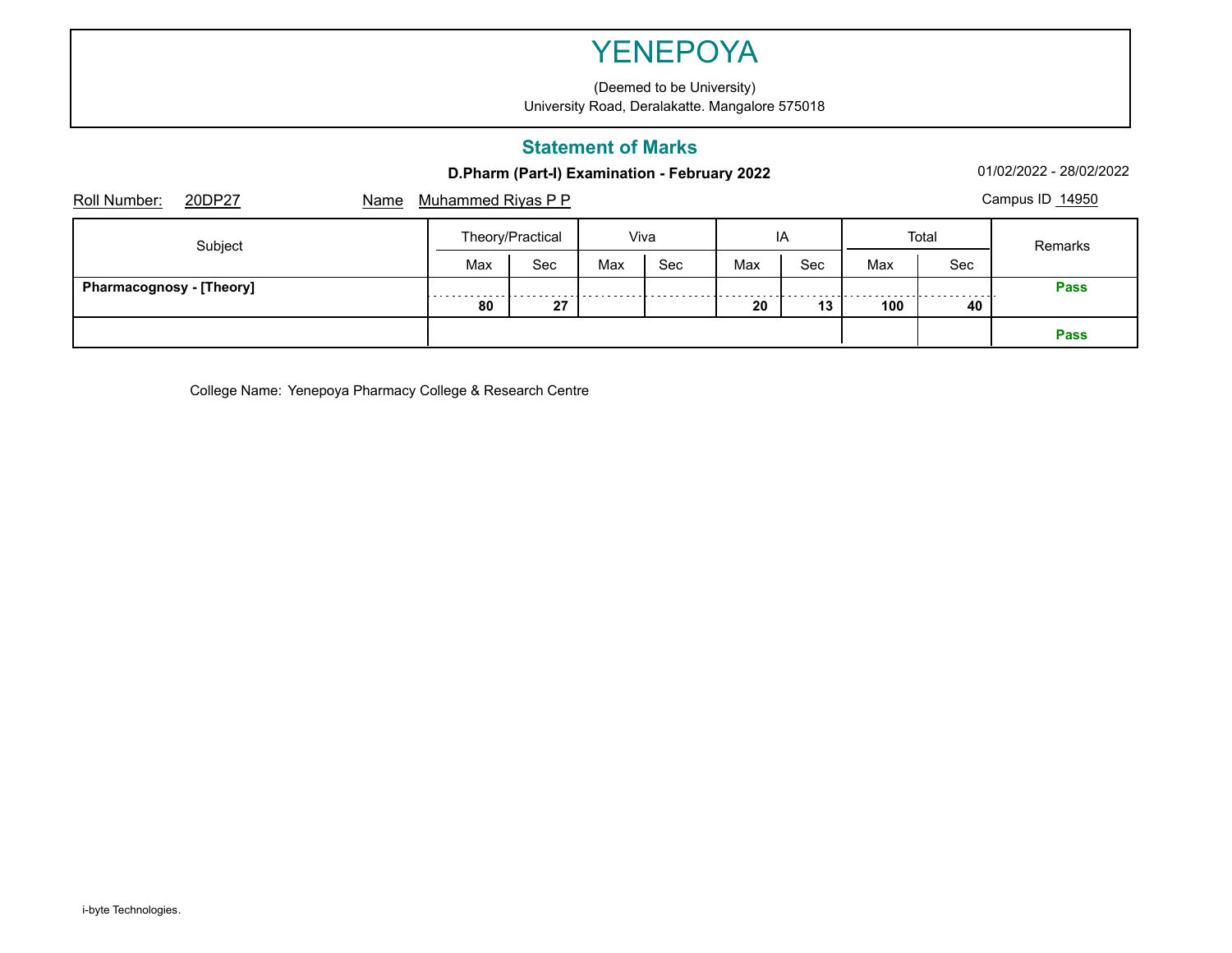(Deemed to be University) University Road, Deralakatte. Mangalore 575018

### **Statement of Marks**

#### **D.Pharm (Part-I) Examination - February 2022** 01/02/2022 - 28/02/2022 - 28/02/2022

| 20DP31<br>Roll Number:<br>Name      | <b>Nisha</b> |                  |      |     |     |     |       |     | Campus ID 14358 |
|-------------------------------------|--------------|------------------|------|-----|-----|-----|-------|-----|-----------------|
| Subject                             |              | Theory/Practical | Viva |     | IA  |     | Total |     | Remarks         |
|                                     | Max          | Sec              | Max  | Sec | Max | Sec | Max   | Sec |                 |
| <b>Pharmaceutics - I - [Theory]</b> | .            |                  |      |     |     |     |       |     | <b>Pass</b>     |
|                                     | 80           | 49               |      |     | 20  | 16  | 100   | 65  |                 |
|                                     |              |                  |      |     |     |     |       |     | Pass            |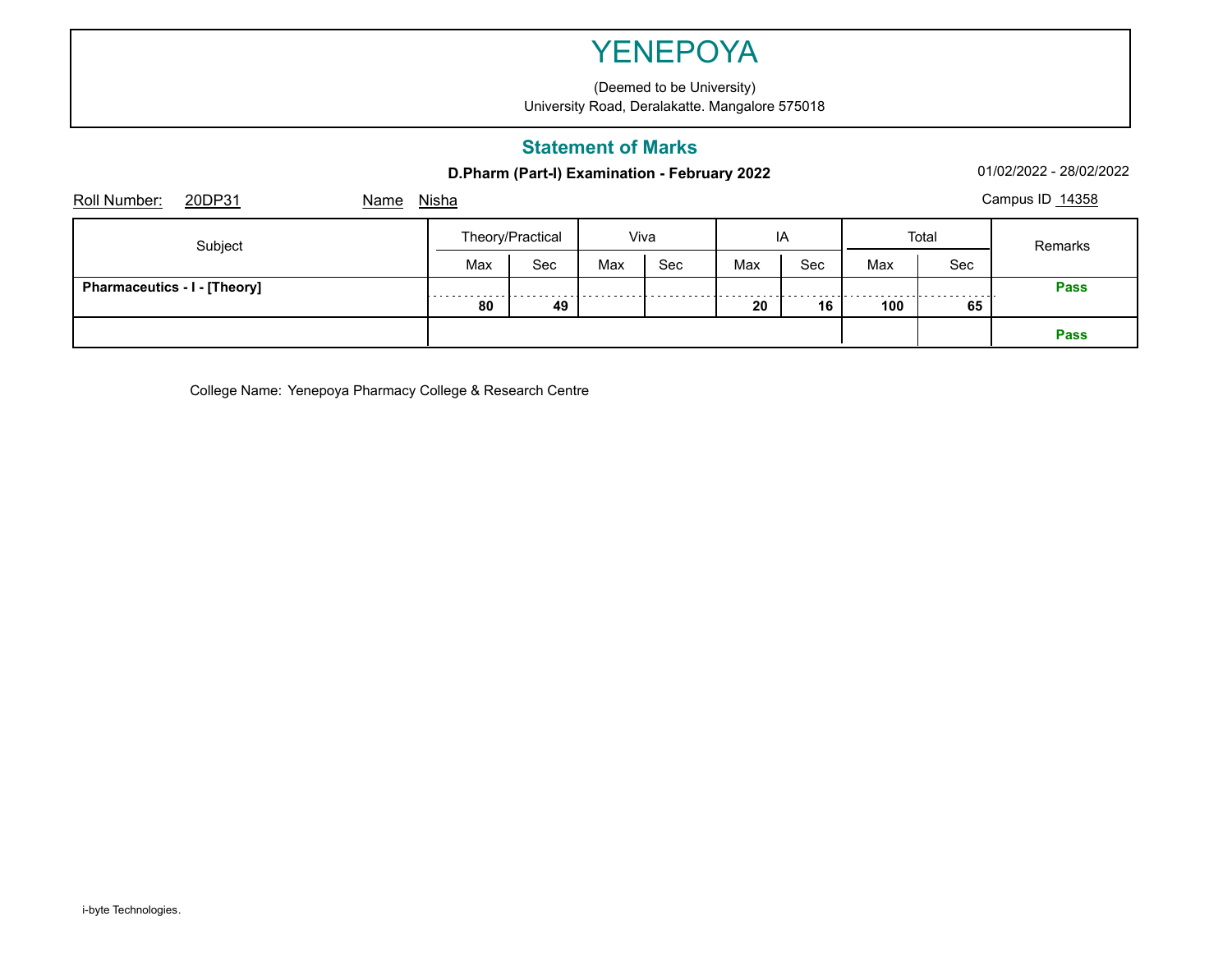(Deemed to be University) University Road, Deralakatte. Mangalore 575018

### **Statement of Marks**

**D.Pharm (Part-I) Examination - February 2022** 01/02/2022 - 28/02/2022 - 28/02/2022

| Roll Number:<br>20DP35          | Name | Salma Shazna     |      |     |     |     |       |     |         | Campus ID 14357 |
|---------------------------------|------|------------------|------|-----|-----|-----|-------|-----|---------|-----------------|
| Subject                         |      | Theory/Practical | Viva |     | IA  |     | Total |     | Remarks |                 |
|                                 |      | Max              | Sec  | Max | Sec | Max | Sec   | Max | Sec     |                 |
| <b>Pharmacognosy - [Theory]</b> |      | .                |      |     |     |     |       |     |         | <b>Pass</b>     |
|                                 |      | 80               | 29   |     |     | 20  | 11    | 100 | 40      |                 |
|                                 |      |                  |      |     |     |     |       |     |         | <b>Pass</b>     |